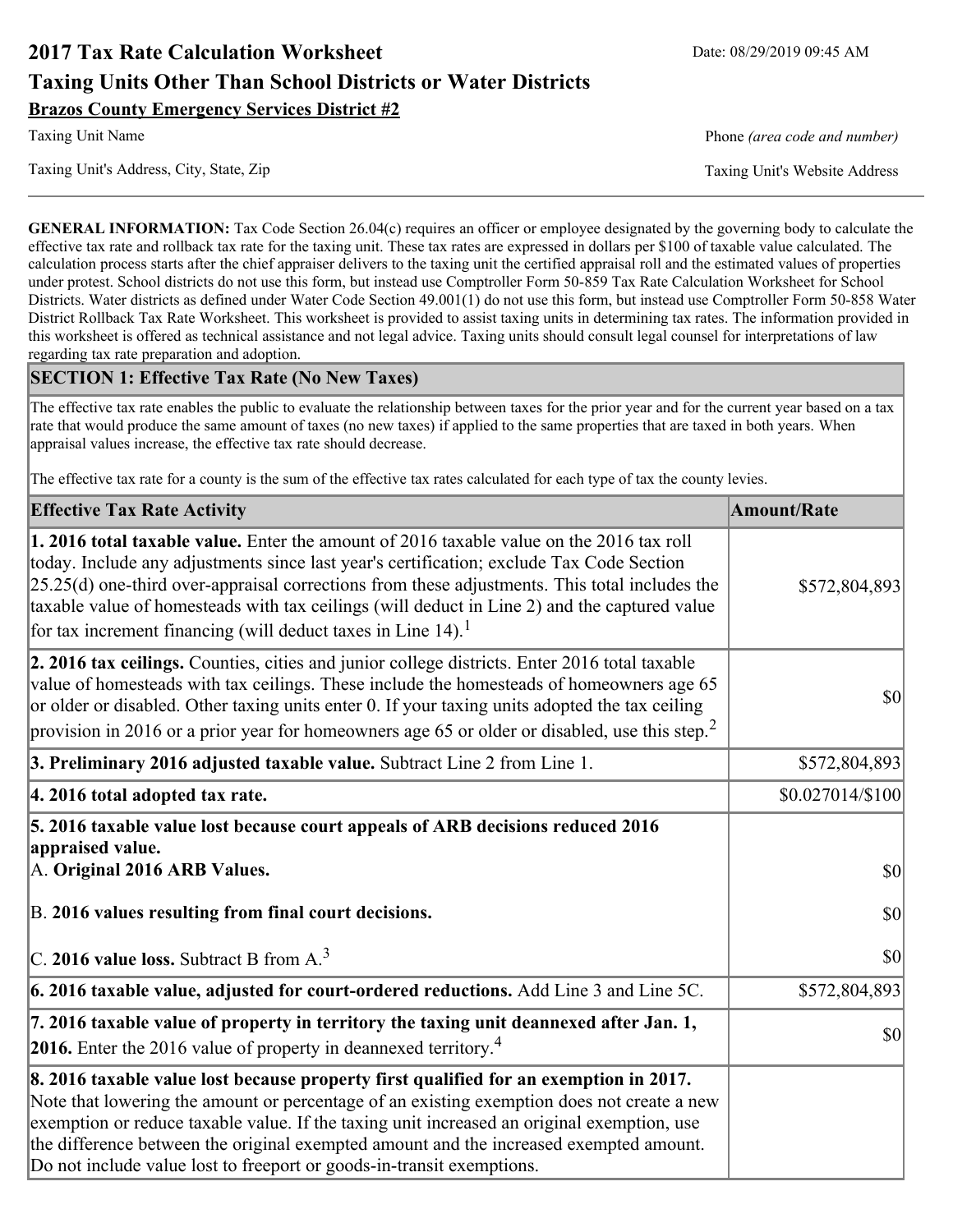| A. Absolute exemptions. Use 2016 market value:                                                                                                                                                                                                                                                                                                                                                                         | \$89,917      |
|------------------------------------------------------------------------------------------------------------------------------------------------------------------------------------------------------------------------------------------------------------------------------------------------------------------------------------------------------------------------------------------------------------------------|---------------|
| B. Partial exemptions. 2017 exemption amount or 2017 percentage exemption times 2016<br>value:                                                                                                                                                                                                                                                                                                                         | \$217,151     |
| C. Value loss. Add A and $B^5$                                                                                                                                                                                                                                                                                                                                                                                         | \$307,068     |
| 9. 2016 taxable value lost because property first qualified for agricultural appraisal (1-<br>d or 1-d-1), timber appraisal, recreational/scenic appraisal or public access airport<br>special appraisal in 2017. Use only properties that qualified in 2017 for the first time; do<br>not use properties that qualified in 2016.                                                                                      |               |
| A. 2016 market value:                                                                                                                                                                                                                                                                                                                                                                                                  | \$684,673     |
| B. 2017 productivity or special appraised value:                                                                                                                                                                                                                                                                                                                                                                       | \$14,890      |
| $\vert$ C. Value loss. Subtract B from A. $^6$                                                                                                                                                                                                                                                                                                                                                                         | \$669,783     |
| 10. Total adjustments for lost value. Add lines 7, 8C and 9C.                                                                                                                                                                                                                                                                                                                                                          | \$976,851     |
| 11. 2016 adjusted taxable value. Subtract Line 10 from Line 6.                                                                                                                                                                                                                                                                                                                                                         | \$571,828,042 |
| 12. Adjusted 2016 taxes. Multiply Line 4 by line 11 and divide by \$100.                                                                                                                                                                                                                                                                                                                                               | \$154,473     |
| 13. Taxes refunded for years preceding tax year 2016. Enter the amount of taxes refunded<br>by the taxing unit for tax years preceding tax year 2016. Types of refunds include court<br>decisions, Tax Code Section 25.25(b) and (c) corrections and Tax Code Section 31.11<br>payment errors. Do not include refunds for tax year 2016. This line applies only to tax years<br>preceding tax year $2016$ <sup>7</sup> | \$16          |
| 14. Taxes in tax increment financing (TIF) for tax year 2016. Enter the amount of taxes<br>paid into the tax increment fund for a reinvestment zone as agreed by the taxing unit. If the<br>taxing unit has no 2017 captured appraised value in Line 16D, enter $0.8$                                                                                                                                                  | \$0           |
| 15. Adjusted 2016 taxes with refunds and TIF adjustment. Add Lines 12 and 13, subtract<br>Line $14.9$                                                                                                                                                                                                                                                                                                                  | \$154,489     |
| 16. Total 2017 taxable value on the 2017 certified appraisal roll today. This value<br>includes only certified values and includes the total taxable value of homesteads with tax<br>ceilings (will deduct in Line 18). These homesteads include homeowners age 65 or older or<br>disabled. $10$                                                                                                                       |               |
| A. Certified values:                                                                                                                                                                                                                                                                                                                                                                                                   | \$643,407,884 |
| B. Counties: Include railroad rolling stock values certified by the Comptroller's office:                                                                                                                                                                                                                                                                                                                              | \$0           |
| C. Pollution control and energy storage system exemption: Deduct the value of property<br>exempted for the current tax year for the first time as pollution control or energy storage<br>system property:                                                                                                                                                                                                              | \$0           |
| <b>D. Tax increment financing:</b> Deduct the 2017 captured appraised value of property taxable<br>by a taxing unit in a tax increment financing zone for which the 2017 taxes will be deposited<br>into the tax increment fund. Do not include any new property value that will be included in<br>Line 21 below. <sup>11</sup>                                                                                        | \$0           |
|                                                                                                                                                                                                                                                                                                                                                                                                                        | \$643,407,884 |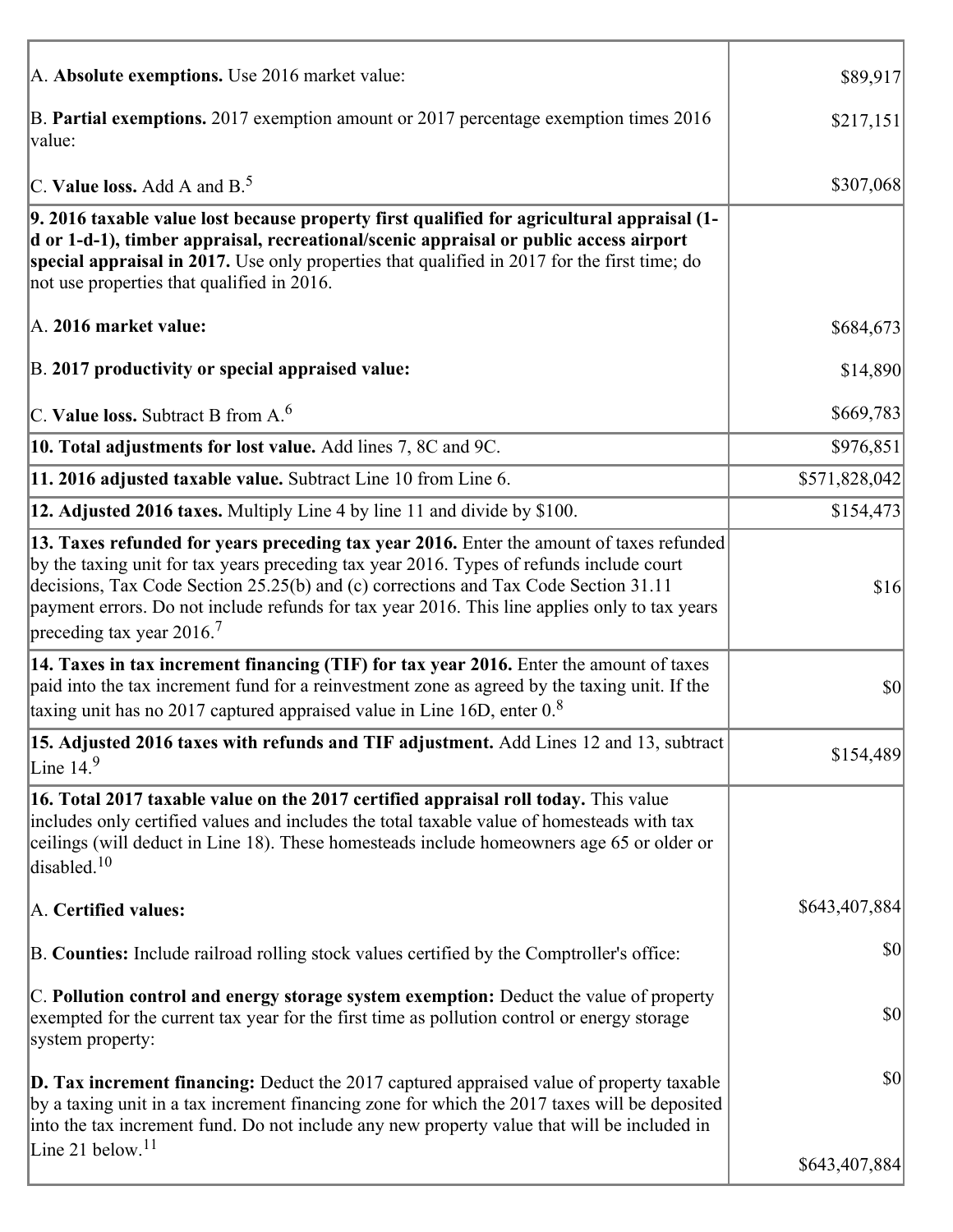| E. Total 2017 value. Add A and B, then subtract C and D.                                                                                                                                                                                                                                                                                                                                                                                                                                                                                                                                                                                                                                                                 |                 |
|--------------------------------------------------------------------------------------------------------------------------------------------------------------------------------------------------------------------------------------------------------------------------------------------------------------------------------------------------------------------------------------------------------------------------------------------------------------------------------------------------------------------------------------------------------------------------------------------------------------------------------------------------------------------------------------------------------------------------|-----------------|
| $ 17$ . Total value of properties under protest or not included on certified appraisal roll. <sup>12</sup>                                                                                                                                                                                                                                                                                                                                                                                                                                                                                                                                                                                                               |                 |
| A. 2017 taxable value of properties under protest. The chief appraiser certifies a list of<br>properties still under ARB protest. The list shows the appraisal district's value and the<br>taxpayer's claimed value, if any, or an estimate of the value if the taxpayer wins. For each of<br>the properties under protest, use the lowest of these values. Enter the total value. <sup>13</sup>                                                                                                                                                                                                                                                                                                                         | \$459,030       |
| B. 2017 value of properties not under protest or included on certified appraisal roll.<br>The chief appraiser gives taxing units a list of those taxable properties that the chief<br>appraiser knows about, but are not included in the appraisal roll certification. These<br>properties also are not on the list of properties that are still under protest. On this list of<br>properties, the chief appraiser includes the market value, appraised value and exemptions for<br>the preceding year and a reasonable estimate of the market value, appraised value and<br>exemptions for the current year. Use the lower market, appraised or taxable value (as<br>appropriate). Enter the total value. <sup>14</sup> | 30              |
| C. Total value under protest or not certified: Add A and B.                                                                                                                                                                                                                                                                                                                                                                                                                                                                                                                                                                                                                                                              | \$459,030       |
| 18. 2017 tax ceilings. Counties, cities and junior colleges enter 2017 total taxable value of<br>homesteads with tax ceilings. These include the homesteads of homeowners age 65 or older<br>or disabled. Other taxing units enter 0. If your taxing units adopted the tax ceiling provision<br>$\vert$ in 2016 or a prior year for homeowners age 65 or older or disabled, use this step. <sup>15</sup>                                                                                                                                                                                                                                                                                                                 | 30              |
| 19. 2017 total taxable value. Add Lines 16E and 17C. Subtract Line 18.                                                                                                                                                                                                                                                                                                                                                                                                                                                                                                                                                                                                                                                   | \$643,866,914   |
| 20. Total 2017 taxable value of properties in territory annexed after Jan. 1, 2016.<br>Include both real and personal property. Enter the 2017 value of property in territory<br>annexed. <sup>16</sup>                                                                                                                                                                                                                                                                                                                                                                                                                                                                                                                  | $ 10\rangle$    |
| 21. Total 2017 taxable value of new improvements and new personal property located<br>in new improvements. New means the item was not on the appraisal roll in 2016. An<br>improvement is a building, structure, fixture or fence erected on or affixed to land. New<br>additions to existing improvements may be included if the appraised value can be<br>determined. New personal property in a new improvement must have been brought into the<br>taxing unit after Jan. 1, 2016, and be located in a new improvement. New improvements do<br>include property on which a tax abatement agreement has expired for $2017$ . <sup>17</sup>                                                                             | \$11,157,581    |
| 22. Total adjustments to the 2017 taxable value. Add Lines 20 and 21.                                                                                                                                                                                                                                                                                                                                                                                                                                                                                                                                                                                                                                                    | \$11,157,581    |
| 23. 2017 adjusted taxable value. Subtract Line 22 from Line 19.                                                                                                                                                                                                                                                                                                                                                                                                                                                                                                                                                                                                                                                          | \$632,709,333   |
| 24. 2017 effective tax rate. Divide Line 15 by Line 23 and multiply by $$100$ . <sup>18</sup>                                                                                                                                                                                                                                                                                                                                                                                                                                                                                                                                                                                                                            | \$0.024417/S100 |
| 25. COUNTIES ONLY. Add together the effective tax rates for each type of tax the county<br>levies. The total is the 2017 county effective tax rate. <sup>18</sup>                                                                                                                                                                                                                                                                                                                                                                                                                                                                                                                                                        |                 |

- <sup>2</sup>Tex. Tax Code Section 26.012(14)
- <sup>1</sup>Tex. Tax Code Section 26.012(14) <sup>9</sup>Tex. Tax Code Section 26.012(13) <sup>9</sup>Tex. Tax Code Section 26.012
	-
- <sup>3</sup>Tex. Tax Code Section 26.012(13) <sup>11</sup>Tex. Tax Code Section 26.03(c) <sup>4</sup>Tex. Tax Code Section 26.01(c) and <sup>12</sup>Tex. Tax Code Section 26.01(c) and <sup>12</sup>Tex. Tax Code Section 26.01(c) and <sup>12</sup>Tex. Tax Code Section 26.01(c)
	- <sup>12</sup>Tex. Tax Code Section 26.01(c) and (d)
- 
- <sup>5</sup>Tex. Tax Code Section 26.012(15) <sup>13</sup>Tex. Tax Code Section 26.01(c) <sup>6</sup>Tex. Tax Code Section 26.01(d) <sup>6</sup>Tex. Tax Code Section 26.012(15) <sup>14</sup>Tex. Tax Code Section 26.01(d)<sup>7</sup>Tex. Tax Code Section 26.012(6)
- $7$ Tex. Tax Code Section 26.012(13)
- 
- 
- ${}^{8}$ Tex. Tax Code Section 26.03(c)  ${}^{16}$ Tex. Tax Code Section 26.012(17)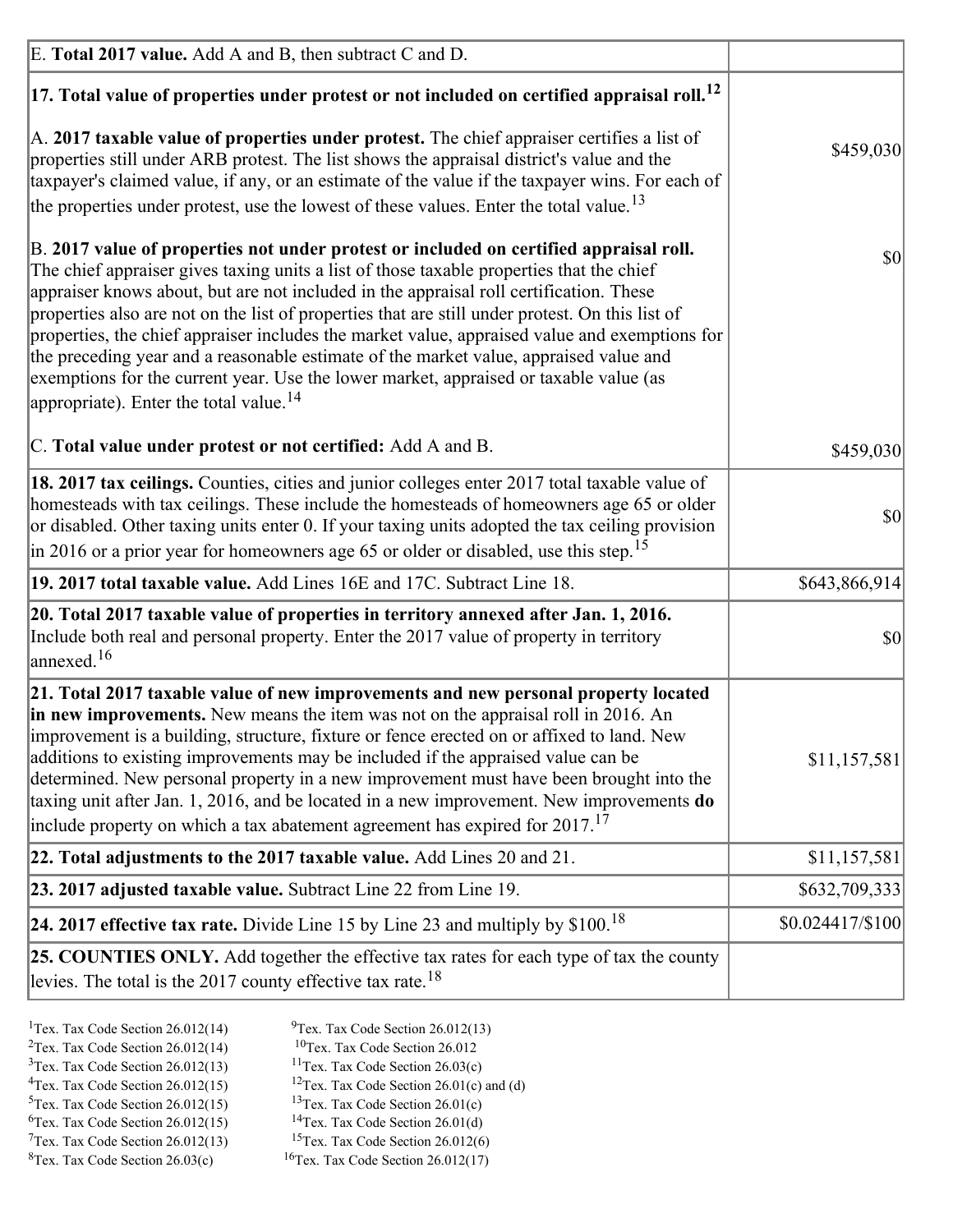### **SECTION 2: Rollback Tax Rate**

The rollback tax rate is split into two separate rates:

- 1. **Maintenance and Operations (M&O):** The M&O portion is the tax rate that is needed to raise the same amount of taxes that the taxing unit levied in the prior year plus eight percent. This rate accounts for such things as salaries, utilities and day-to-day operations.
- 2. **Debt:** The debt tax rate includes the debt service necessary to pay the taxing unit's debt payments in the coming year. This rate accounts for principal and interest on bonds and other debt secured by property tax revenue.

The rollback tax rate for a county is the sum of the rollback tax rates calculated for each type of tax the county levies. In most cases the rollback tax rate exceeds the effective tax rate, but occasionally decreases in a taxing unit's debt service will cause the effective tax rate to be higher than the rollback tax rate.

| <b>Rollback Tax Rate Activity</b>                                                                                                                                                                                                                                                                                                                                                                                                                                                                                                                                                                                                                                       | <b>Amount/Rate</b> |
|-------------------------------------------------------------------------------------------------------------------------------------------------------------------------------------------------------------------------------------------------------------------------------------------------------------------------------------------------------------------------------------------------------------------------------------------------------------------------------------------------------------------------------------------------------------------------------------------------------------------------------------------------------------------------|--------------------|
| 26. 2016 maintenance and operations (M&O) tax rate.                                                                                                                                                                                                                                                                                                                                                                                                                                                                                                                                                                                                                     | \$0.018599/\$100   |
| $ 27.2016$ adjusted taxable value. Enter the amount from Line 11.                                                                                                                                                                                                                                                                                                                                                                                                                                                                                                                                                                                                       | \$571,828,042      |
| 28. 2016 M&O taxes.                                                                                                                                                                                                                                                                                                                                                                                                                                                                                                                                                                                                                                                     |                    |
| A. Multiply Line 26 by Line 27 and divide by \$100.                                                                                                                                                                                                                                                                                                                                                                                                                                                                                                                                                                                                                     | \$106,354          |
| B. Cities, counties and hospital districts with additional sales tax: Amount of additional<br>sales tax collected and spent on M&O expenses in 2016. Enter amount from full year's sales<br>tax revenue spent for M&O in 2016 fiscal year, if any. Other taxing units enter 0. Counties<br>exclude any amount that was spent for economic development grants from the amount of<br>sales tax spent.                                                                                                                                                                                                                                                                     | $ 10\rangle$       |
| C. Counties: Enter the amount for the state criminal justice mandate. If second or later year,<br>the amount is for increased cost above last year's amount. Other taxing units enter 0.                                                                                                                                                                                                                                                                                                                                                                                                                                                                                | $ 10\rangle$       |
| D. Transferring function: If discontinuing all of a department, function or activity and<br>transferring it to another taxing unit by written contract, enter the amount spent by the taxing<br>unit discontinuing the function in the 12 months preceding the month of this calculation. If<br>the taxing unit did not operate this function for this 12-month period, use the amount spent<br>in the last full fiscal year in which the taxing unit operated the function. The taxing unit<br>discontinuing the function will subtract this amount in H below. The taxing unit receiving<br>the function will add this amount in H below. Other taxing units enter 0. | \$0                |
| E. Taxes refunded for years preceding tax year 2016: Enter the amount of M&O taxes<br>refunded in the preceding year for taxes before that year. Types of refunds include court<br>decisions, Tax Code Section 25.25(b) and (c) corrections and Tax Code Section 31.11<br>payment errors. Do not include refunds for tax year 2016. This line applies only to tax years<br>preceding tax year 2016.                                                                                                                                                                                                                                                                     | \$16               |
| F. Enhanced indigent health care expenditures: Enter the increased amount for the<br>current year's enhanced indigent health care expenditures above the preceding tax year's<br>enhanced indigent health care expenditures, less any state assistance.                                                                                                                                                                                                                                                                                                                                                                                                                 | $ 10\rangle$       |
| G. Taxes in TIF: Enter the amount of taxes paid into the tax increment fund for a<br>reinvestment zone as agreed by the taxing unit. If the taxing unit has no 2017 captured<br>appraised value in Line 16D, enter 0.                                                                                                                                                                                                                                                                                                                                                                                                                                                   | $ 10\rangle$       |
| <b>H. Adjusted M&amp;O Taxes.</b> Add A, B, C, E and F. For taxing unit with D, subtract if<br>discontinuing function and add if receiving function. Subtract G.                                                                                                                                                                                                                                                                                                                                                                                                                                                                                                        | \$106,370          |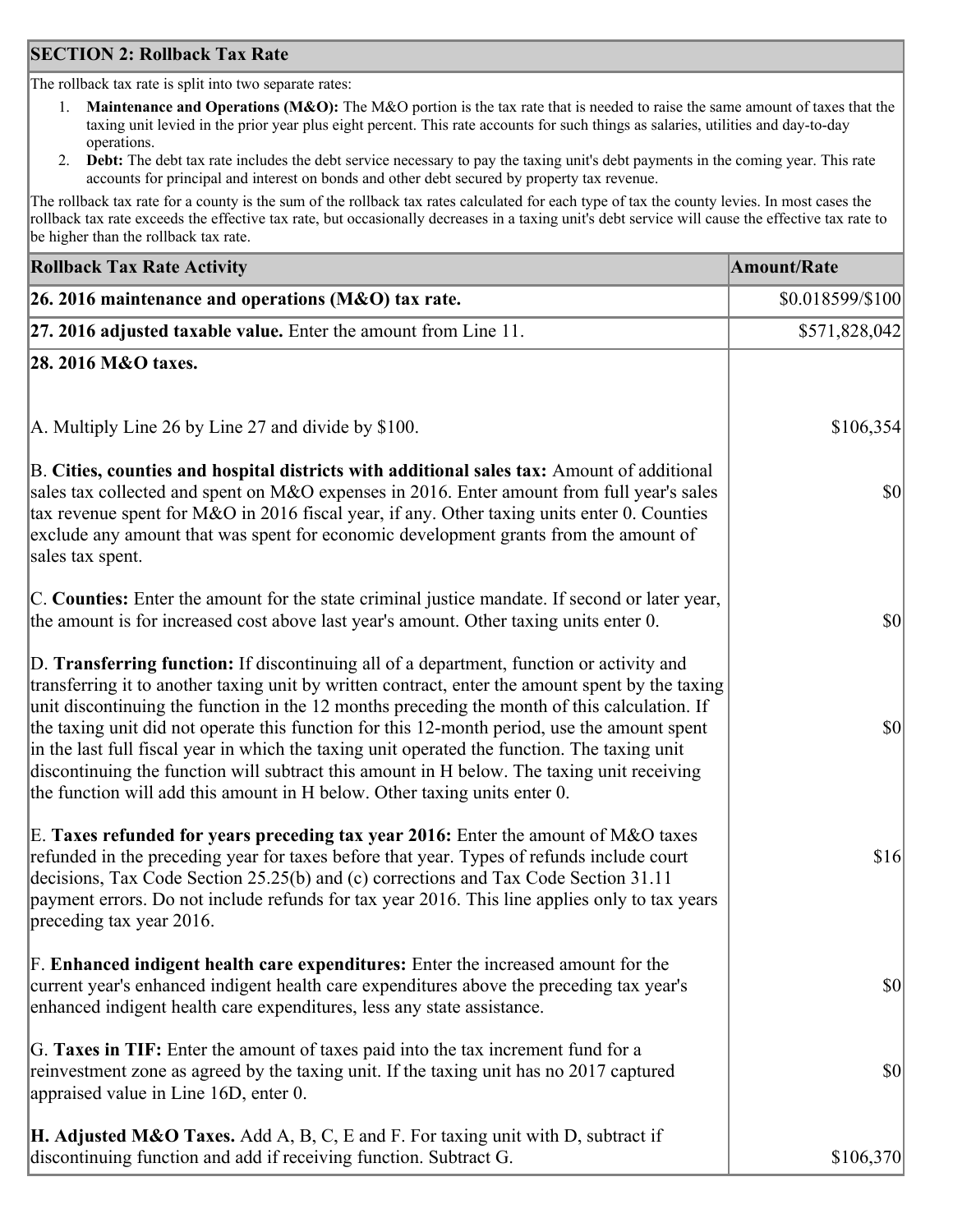| 29. 2017 adjusted taxable value. Enter Line 23 from the Effective Tax Rate Worksheet.                                                                                                                                                                                                                                                                                                         | \$632,709,333    |
|-----------------------------------------------------------------------------------------------------------------------------------------------------------------------------------------------------------------------------------------------------------------------------------------------------------------------------------------------------------------------------------------------|------------------|
| 30. 2017 effective maintenance and operations rate. Divide Line 28H by Line 29 and<br>multiply by \$100.                                                                                                                                                                                                                                                                                      | \$0.016812/\$100 |
| $31.2017$ rollback maintenance and operation rate. Multiply Line 30 by 1.08.                                                                                                                                                                                                                                                                                                                  | \$0.018156/\$100 |
| 32. Total 2017 debt to be paid with property taxes and additional sales tax revenue.<br>Debt means the interest and principal that will be paid on debts that:<br>$(1)$ are paid by property taxes,<br>$(2)$ are secured by property taxes,<br>$(3)$ are scheduled for payment over a period longer than one year and<br>(4) are not classified in the taxing unit's budget as $M&O$ expenses |                  |
| A. Debt also includes contractual payments to other taxing units that have incurred debts on<br>behalf of this taxing unit, if those debts meet the four conditions above. Include only<br>amounts that will be paid from property tax revenue. Do not include appraisal district budget<br>payments. Enter debt amount.                                                                      | \$50,029         |
| B. Subtract <b>unencumbered fund amount</b> used to reduce total debt.                                                                                                                                                                                                                                                                                                                        | \$0              |
| C. Subtract amount paid from other resources.                                                                                                                                                                                                                                                                                                                                                 |                  |
| D. Adjusted debt. Subtract B and C from A.                                                                                                                                                                                                                                                                                                                                                    | $ 10\rangle$     |
|                                                                                                                                                                                                                                                                                                                                                                                               | \$50,029         |
| 33. Certified 2016 excess debt collections. Enter the amount certified by the collector.                                                                                                                                                                                                                                                                                                      | \$0              |
| 34. Adjusted 2017 debt. Subtract Line 33 from Line 32D.                                                                                                                                                                                                                                                                                                                                       | \$50,029         |
| 35. Certified 2017 anticipated collection rate. Enter the rate certified by the collector. If<br>the rate is 100 percent or greater, enter 100 percent.                                                                                                                                                                                                                                       | 100.00%          |
| 36. 2017 debt adjusted for collections. Divide Line 34 by Line 35                                                                                                                                                                                                                                                                                                                             | \$50,029         |
| 37. 2017 total taxable value. Enter the amount on Line 19.                                                                                                                                                                                                                                                                                                                                    | \$643,866,914    |
| <b>38. 2017 debt tax rate.</b> Divide Line 36 by Line 37 and multiply by \$100.                                                                                                                                                                                                                                                                                                               | \$0.007770/\$100 |
| 39. 2017 rollback tax rate. Add Lines 31 and 38.                                                                                                                                                                                                                                                                                                                                              | \$0.025926/\$100 |
| 40. COUNTIES ONLY. Add together the rollback tax rates for each type of tax the county<br>levies. The total is the 2017 county rollback tax rate.                                                                                                                                                                                                                                             |                  |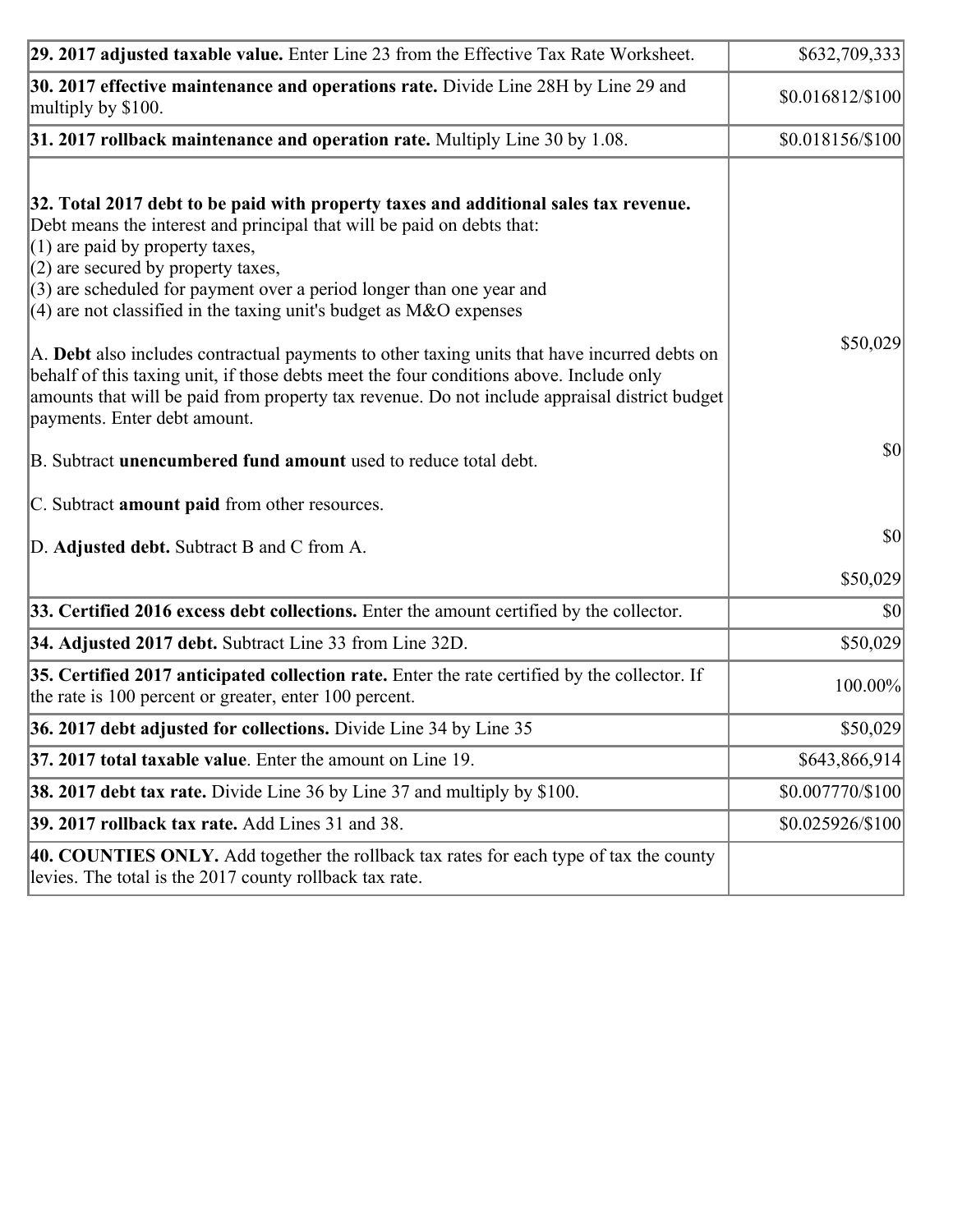## **SECTION 3: Additional Sales Tax to Reduce Property Taxes**

Cities, counties and hospital districts may levy a sales tax specifically to reduce property taxes. Local voters by election must approve imposing or abolishing the additional sales tax. If approved, the taxing unit must reduce its effective and rollback tax rates to offset the expected sales tax revenue.

This section should only be completed by a county, city or hospital district that is required to adjust its effective tax rate and/or rollback tax rate because it adopted the additional sales tax.

| <b>Activity</b>                                                                                                                                                                                                                                                                                                                                                                                                 | <b>Amount/Rate</b>           |
|-----------------------------------------------------------------------------------------------------------------------------------------------------------------------------------------------------------------------------------------------------------------------------------------------------------------------------------------------------------------------------------------------------------------|------------------------------|
| 41. Taxable Sales. For taxing units that adopted the sales tax in November 2016 or May<br>$[2017]$ , enter the Comptroller's estimate of taxable sales for the previous four quarters. <sup>20</sup><br>Taxing units that adopted the sales tax before November 2016, skip this line.                                                                                                                           | $\vert$ so $\vert$           |
| 42. Estimated sales tax revenue. Counties exclude any amount that is or will be spent for<br>economic development grants from the amount of estimated sales tax revenue. <sup>21</sup><br>Taxing units that adopted the sales tax in November 2016 or in May 2017.<br>Multiply the amount on Line 41 by the sales tax rate (.01, .005 or .0025, as applicable) and<br>multiply the result by .95. <sup>22</sup> | \$0                          |
| - or -                                                                                                                                                                                                                                                                                                                                                                                                          |                              |
| Taxing units that adopted the sales tax before November 2016.<br>Enter the sales tax revenue for the previous four quarters. Do not multiply by .95.                                                                                                                                                                                                                                                            |                              |
| 43. 2017 total taxable value. Enter the amount from Line 37 of the Rollback Tax Rate<br>Worksheet.                                                                                                                                                                                                                                                                                                              | \$643,866,914                |
| 44. Sales tax adjustment rate. Divide Line 42 by Line 43 and multiply by $$100$ .                                                                                                                                                                                                                                                                                                                               | \$0/\$100                    |
| 45. 2017 effective tax rate, unadjusted for sales tax. <sup>23</sup> Enter the rate from Line 24 or 25,<br>as applicable, on the Effective Tax Rate Worksheet.                                                                                                                                                                                                                                                  | $$0.024417\allowbreak/\$100$ |
| 46. 2017 effective tax rate, adjusted for sales tax.<br>Taxing units that adopted the sales tax in November 2016 or in May 2017.<br>Subtract Line 44 from Line 45. Skip to Line 47 if you adopted the additional sales tax before<br>November 2016.                                                                                                                                                             | \$0.024417/\$100             |
| 47. 2017 rollback tax rate, unadjusted for sales tax. <sup>24</sup> Enter the rate from Line 39 or 40,<br>as applicable, of the Rollback Tax Rate Worksheet.                                                                                                                                                                                                                                                    | \$0.025926/\$100             |
| $ 48.2017$ rollback tax rate, adjusted for sales tax. Subtract Line 44 from Line 47.                                                                                                                                                                                                                                                                                                                            | \$0.025926/\$100             |

<sup>17</sup>Tex. Tax Code Section 26.012(17)

<sup>18</sup>Tex. Tax Code Section 26.04(c)

<sup>19</sup>Tex. Tax Code Section 26.04(d)

<sup>20</sup>Tex. Tax Code Section 26.041(d)

- $21$ Tex. Tax Code Section 26.041(i)
- <sup>22</sup>Tex. Tax Code Section 26.041(d)
- <sup>23</sup>Tex. Tax Code Section  $26.04(c)$

<sup>24</sup>Tex. Tax Code Section  $26.04(c)$